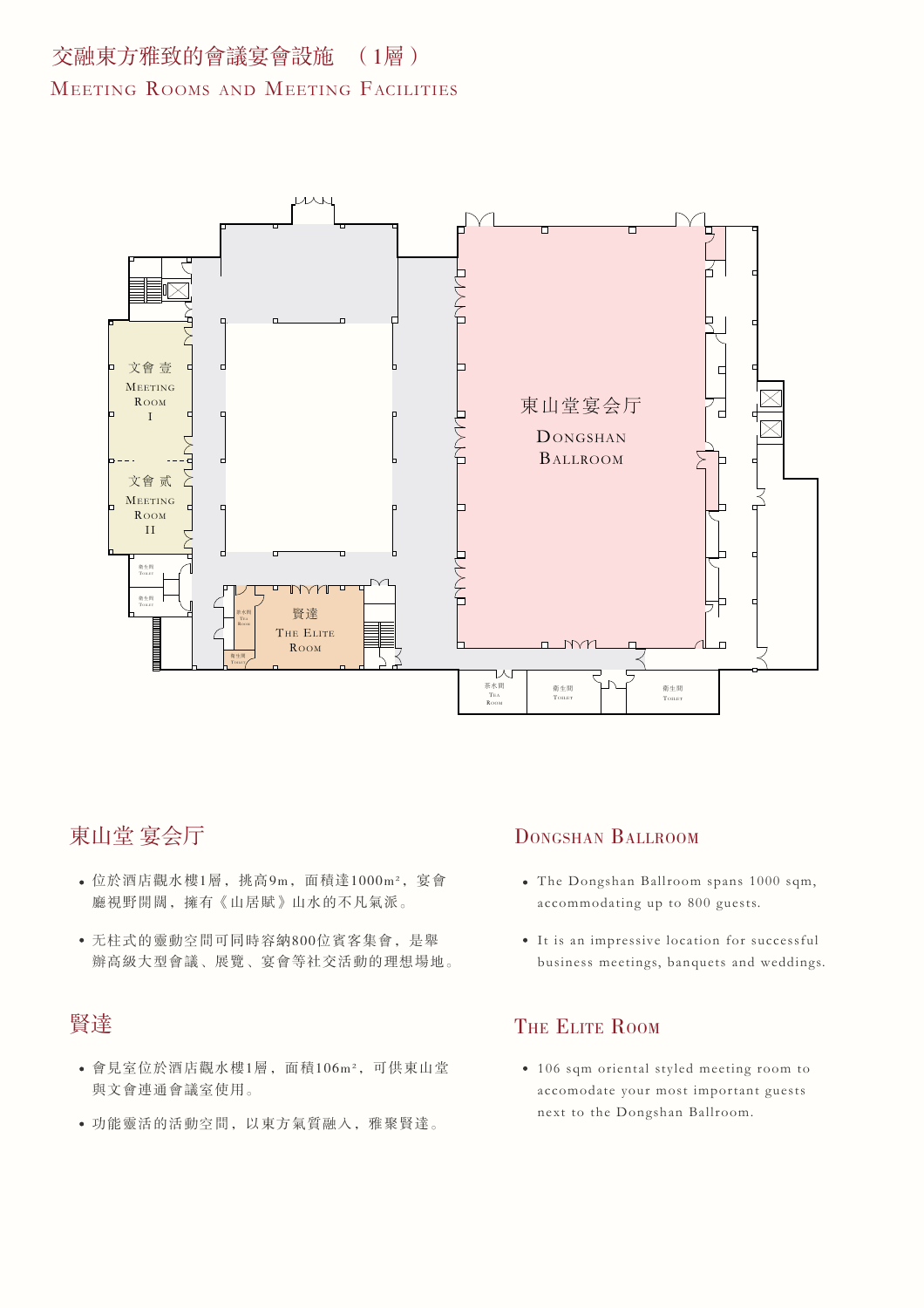

# 文會

- 位於酒店觀水樓,一樓二樓均含有170m²中小 連通會議室各一間。
- 中小連通會議室可分為66m²小型會議室與104m² 中型會議室兩個獨立的多功能場地,會議空間 可根據活動形式調配定製。無論是舉行重要的 宴會、會議還是沙龍培訓活動,都能在此做出 完美的座位規劃。

### 春暉廳

- 位於酒店觀水樓2層,面積86m²,固定會議桌 可容納26-30人召開會議。
- 環境私密、高雅,會議室配備頂級多媒體視聽 設備,酒店以獨具匠心的裝潢設計和極致用心 的會議服務團隊,為您的會議增添繽紛色采。

### MEETING ROOM

2 multi-function spaces which could be set up as 4 individual rooms, spans from 66 sqm to 182 sqms. The meeting space can be customized for different events. You can make a perfect seating plan here whether it is an important banquet, conference or salon training.

#### CHUNHUI BOARDROOM

- Idea place to hold board meetings for at most 30 board members.
- Equiped with top-class audio and meeting settings.